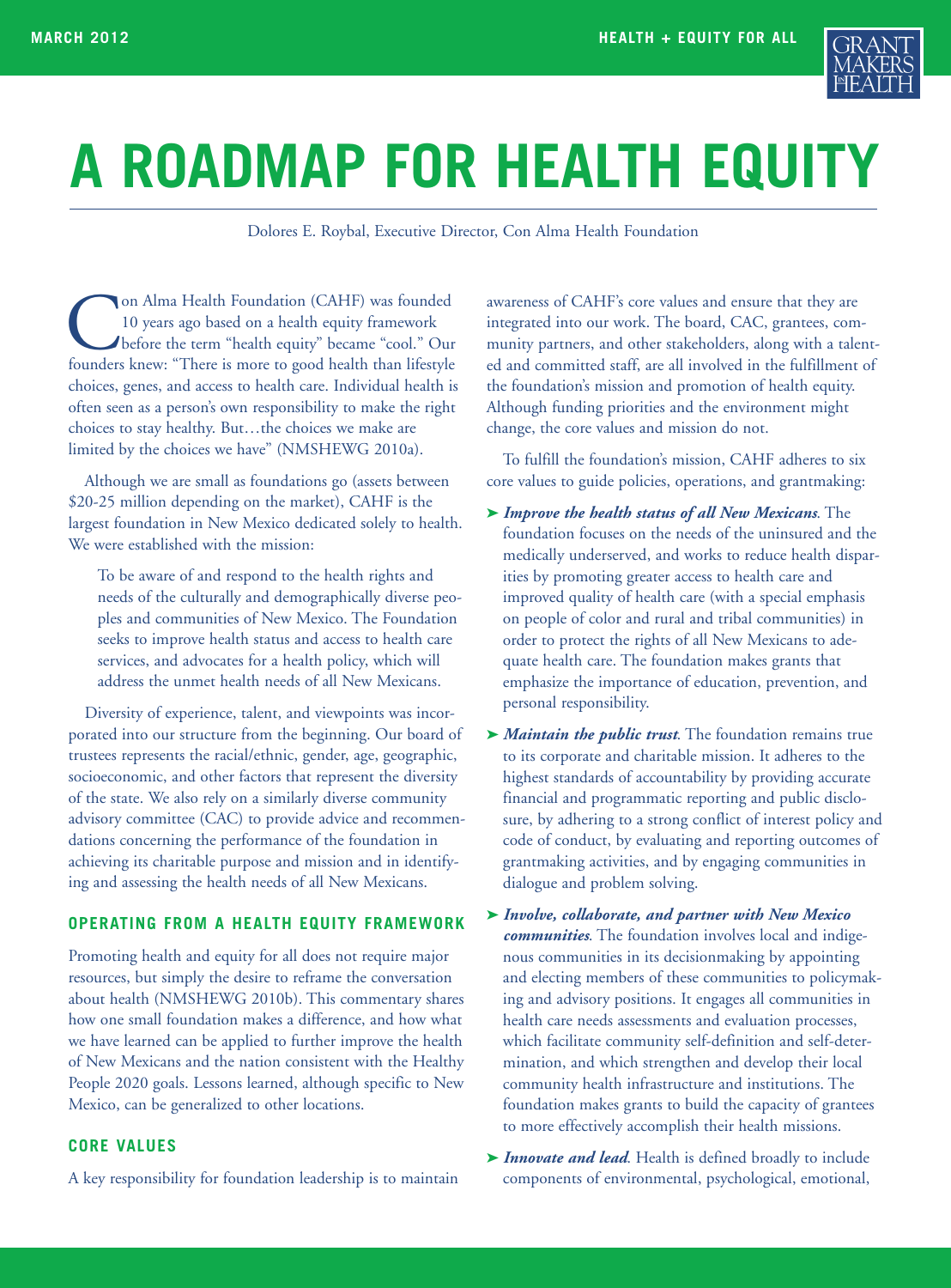behavioral, oral, social, economic, and spiritual health and well-being, and searches for new solutions to old problems. It has the courage to risk failure in order to succeed. The foundation supports the identification, preservation, and communication of traditional practices that maintain, foster, and improve health.

- **➤** *Teach and learn*. The foundation develops partnerships with educational and health care institutions and grassroots community organizations to improve cultural and linguistic competencies. The foundation supports the development of health care professionals who reflect the cultural and linguistic diversity of New Mexico, resulting in greater opportunities for those under-represented in the health care fields, and supports the creation of new knowledge that broadens the understanding of health issues.
- **➤** *Be an effective advocate for health policy that supports the foundation's charitable purpose and mission*. The foundation encourages consumer participation in health policy formation and individual health decisions to develop their skills and capacities so that consumers may become advocates in their own communities. It supports programs that provide analysis of health data and health policy issues and programs, which advocate health policy positions that foster the foundation's mission. And it seeks to shape health policy and implementation consistent with the foundation's mission and core values.

These values are incorporated into CAHF's bylaws and featured at www.conalma.org. They form a matrix not only for grantmaking and program activities, but also

for strategic planning and evaluation. They underpin everything we do, and we have evolved an ongoing internal culture of assessing our work based on the core values.

## **HEALTH EQUITY IN NEW MEXICO: A ROADMAP FOR GRANTMAKING AND BEYOND**

Relevant, accurate health care information is critical to addressing the complex health-related issues we face. In 2006 the board of trustees committed resources to a research project designed to help guide the foundation's future grantmaking. The report, *Closing the Health Disparities Gap in New Mexico: A Roadmap for Grantmaking*, became the touchstone for the foundation's grantmaking priorities and program initiatives.

The commitment to working from core values and relevant, community-based information is an ongoing effort. Based on our rapidly changing environment, we are currently updating the report to focus more explicitly on health equity and to incorporate primary data through community focus groups. The insights gained will bring a deeper understanding of issues and solutions to our work.

#### **HEALTH EQUITY**

Health equity concerns "those differences in health that can be traced to unequal economic and social conditions and are systemic and avoidable – and so essentially unjust and unfair" (Unnatural Causes 2008). The terms "health disparity" and "health equity" are sometimes used interchangeably. Although related, there are specific differences

| <b>HEALTH DISPARITY</b>                                                                                                                                                                                                         | <b>HEALTH EQUITY</b>                                                                                                                                                                    |
|---------------------------------------------------------------------------------------------------------------------------------------------------------------------------------------------------------------------------------|-----------------------------------------------------------------------------------------------------------------------------------------------------------------------------------------|
| Any difference in health between groups of people<br>(based on geographic location, gender, socioeconomic<br>status, or ethnicity).                                                                                             | The term is based on the belief that everyone is<br>entitled to a healthy life.                                                                                                         |
| Some health disparities are NOT unjust or inequitable<br>(such as innate biological differences resulting in<br>different mortality rates between males and females).                                                           | Health equity pursues the elimination of health<br>disparities.                                                                                                                         |
| However, most health disparities are avoidable, often<br>the result of social or economic conditions or policies<br>(such as obesity and smoking rates or the incidence of<br>cancer between lower- and upper-income families). | Good health requires not only the traditional<br>approach, but must also focus attention to "address<br>the broad policy and systems environment that<br>influences health."            |
| Public health has traditionally attempted to reduce<br>health disparities by targeting its interventions at<br>individuals within vulnerable populations.                                                                       | Health equity considers the status of the individual<br>within a series of expanding contexts: family,<br>religious/ethnic and other communities, geography,<br>and the larger culture. |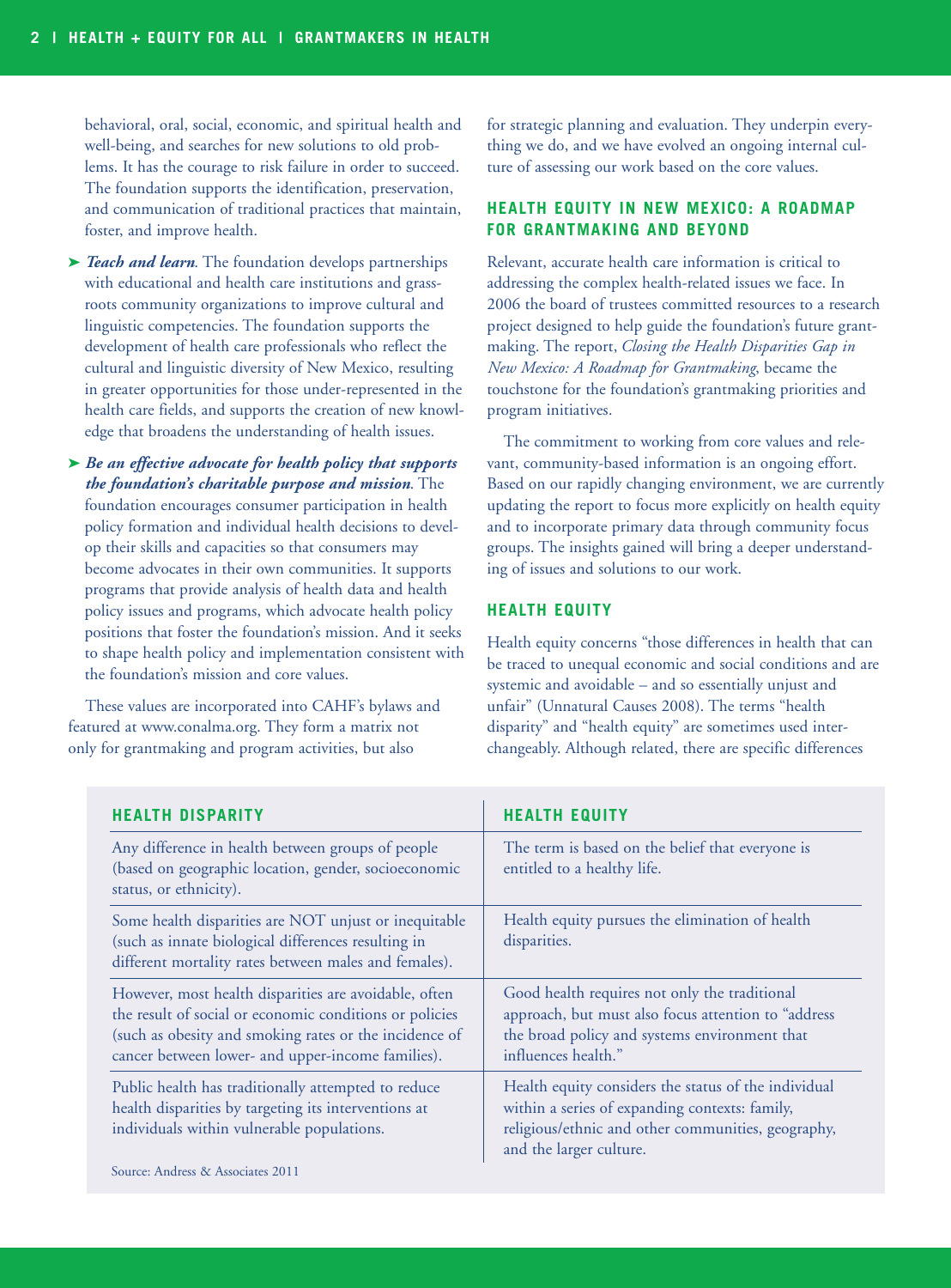between the two concepts.

Achieving health equity depends on a broad policy focus; recognizing the role of government and social policy; collaboration to address social determinants; a multistakeholder and sector approach; public/government, nonprofits/ philanthropy, and private/business; community understanding and participation; and support for civic capacity of the community, which is essential to understanding and changing policies and systems.

#### **FOCUS GROUPS: COMMUNITIES IN ACTION**

As part of the process in completing CAHF's report *Health Equity in New Mexico: A Roadmap for Grantmaking and Beyond* (an update to the 2006 report), 15 focus groups were held, incorporating communities based on geography and on racial/ethnic background. The focus groups were structured to protect confidentiality.

The participants were public health consumers, health providers, policymakers, nonprofits, and other community leaders. The groups met at locations convenient for participants, and a detailed facilitation guide was prepared and distributed to facilitators and note takers to maintain consistency in approach and responses. CAC members and CAHF staff volunteered as either facilitators or note takers for each focus group. The CAC took the lead in recruiting local participants who were representative of their community.

State and local data profiles were provided, and participants were asked to respond to the "community snapshots" as a starting discussion point and to comment on their reactions to the descriptive data. The snapshots included indicators related to socioeconomic determinants of health, health outcomes, health status, health determinants, and health systems issues.

Focus Group Questions:

- **•** Does this "snapshot" accurately describe your community?
- **•** What are the priorities for health in your community?
- **•** What do you want for the future of health in your community?
- **•** What are the resources, strengths, and opportunities that promote health equity in your community?
- **•** What are your ideas/solutions to promote health equity?
- **•** Beyond funding, what role(s) should CAHF play in addressing health equity?

The responses were integrated into an overall answer to the question: What do New Mexicans want for health equity?

- **•** Improved socioeconomic conditions
- **•** Policies that advance health equity, especially for racially/ ethnically diverse populations
- **•** Bigger, more diverse health workforce, and more culturally competent providers
- **•** Preservation and enhancement of cultural and spiritual assets
- **•** Prevention, health promotion, and holistic health
- **•** Increased access to quality and affordable health care

## **SECONDARY DATA (NEW MEXICO DEMOGRAPHICS)**

New Mexico is a very diverse state. The nation's population is also increasingly diverse: people of color are projected to comprise 54 percent of the country's population by 2050 (U.S. Census Bureau 2008). New Mexico is already a "majority-minority" state, defined as one in which the combined population of minorities exceeds the majority population. There are two large minorities: Hispanics (46.3 percent) and Native Americans (9.4 percent); African Americans comprise 2.1 percent.

The Hispanic population in New Mexico is an old one, descending from Spanish-speaking peoples who lived in the region before the territory was annexed by the United States. New Mexico is ranked first by percentage of Hispanics and fourth by population of Hispanics in the United States. New Mexico also has the second-highest percentage of Native Americans of any state, comprised of 22 Indian Tribes – 19 Pueblos, two Apache Tribes, and the Navajo Nation.

- **•** The total New Mexico population is close to 2 million. New Mexico is the fifth largest state in the country, though it is ranked only 36<sup>th</sup> in population. It is a largely rural state with only three large urban areas.
- **•** In 2011 New Mexico ranked 34 in health rankings overall out of 50 states, and has the second highest percentage of uninsured (21.6), behind Texas (24.6) (America's Health Rankings 2011).
- **•** Although considered a young state, New Mexico will experience a large growth in the aging population in the coming years, moving from one of the lowest percentages of elders to one of the highest: from 39th in the nation to fourth in the percentage of people over the age of 65 by 2030.
- **•** The overall percentage of the total population under the age of 10 is decreasing, moving from 31.1 percent in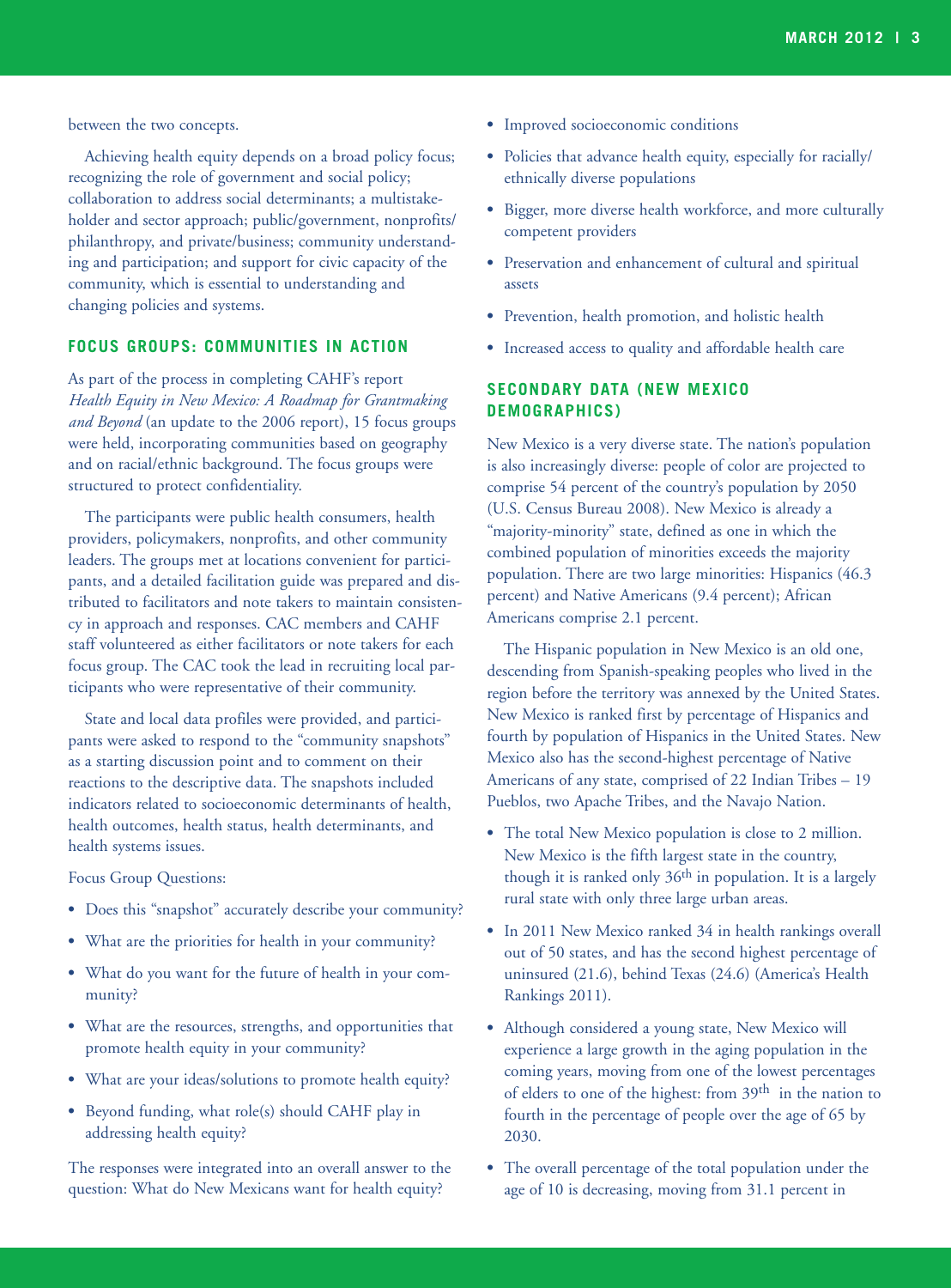2000 to 28.2 percent in 2010, but the proportion of the Hispanic population that is under 18 years of age is 58 percent, the largest in the United States.

Findings from the focus groups and updated secondary data were highly consistent with the foundation's mission, core values, and health equity framework. They were also consistent with the Affordable Care Act's (ACA) focus on prevention and on improving access and quality and with the goals of Healthy People 2020.

# **ORGANIZATIONAL PRIORITIES AND STRATEGIC PLAN**

Based on this information, the foundation will apply these priorities to grantmaking and program activity for the next few years:

- **•** Health care access, especially in rural New Mexico
- **•** Policies that address social determinants of health
- **•** Prevention, nutrition, health promotion, and holistic health
- **•** Needs of the increasing elderly and immigrant populations in New Mexico
- **•** Linguistic and culturally appropriate services and workforce
- **•** Behavioral health and health care reform

CAHF is in the process of updating its strategic plan for the next one to three years. The board, CAC, and staff identified these preliminary organizational goals:

#### **➤ Continue to focus on health policy and advocacy.**

- **•** Operate from a framework of systemic change that includes issues of the economy, workforce development, health equity, diversity, racism, and cultural competence.
- **•** Build strategies and demonstrate outcomes that have an impact on policy (such as health care reform and the growing needs of the aging population).
- **•** Articulate to partners and stakeholders how we see our role in improving health in New Mexico and be specific about how we might do this.
- **•** Focus on improving access to care and prevention.
- **•** Support policy development through research, evaluation, and advocacy.
- **•** Educate legislators, policymakers, and other

stakeholders on health policy.

**•** Prioritize and advocate for health policies that are consistent with the foundation's mission, core values, and funding priorities.

#### **➤ Serve as a resource to New Mexico communities.**

- **•** Increase knowledge about CAHF statewide, and market CAHF as a resource.
- **•** Serve as a clearinghouse for sharing data and information.
- **•** Use CAHF resources to address systemic issues faced by the underserved, rural, and "below-the-radar" populations (elderly, rural, immigrants, uninsured).
- **•** Strengthen outreach to Tribes, Pueblos, and the Navajo Nation.
- **•** Support and facilitate cross-community communication and collaboration.
- **•** Continue to participate in, convene, and facilitate community collaborations.
- **➤ Continue to build the capacity of the nonprofit sector, organizations, and communities.**
	- **•** Provide information, support, and opportunities for nonprofit collaboration to assist in leveraging state and national funding opportunities.
	- **•** Provide education and technical assistance to communities, leaders, and grantees.
- **➤ Continue to strengthen the internal capacity of CAHF.**
	- **•** Clearly articulate the mission, goals, and core values to grantees and other constituencies, emphasizing broad definitions of health and social determinants.
	- **•** Develop human and financial resources through leveraging state and national funding, and building the endowment.

# **HEALTH EQUITY AND HEALTH CARE REFORM**

The correlation between poverty, educational attainment, and good health is evident when comparing health outcomes for children and families and others in the United States. Developing solutions to these complex problems and ensuring that children, families, and communities benefit from the many opportunities that exist within the ACA will require the capacity to successfully implement federal health care reform across the state and advance health equity for racially and ethnically diverse populations (CAHF 2011).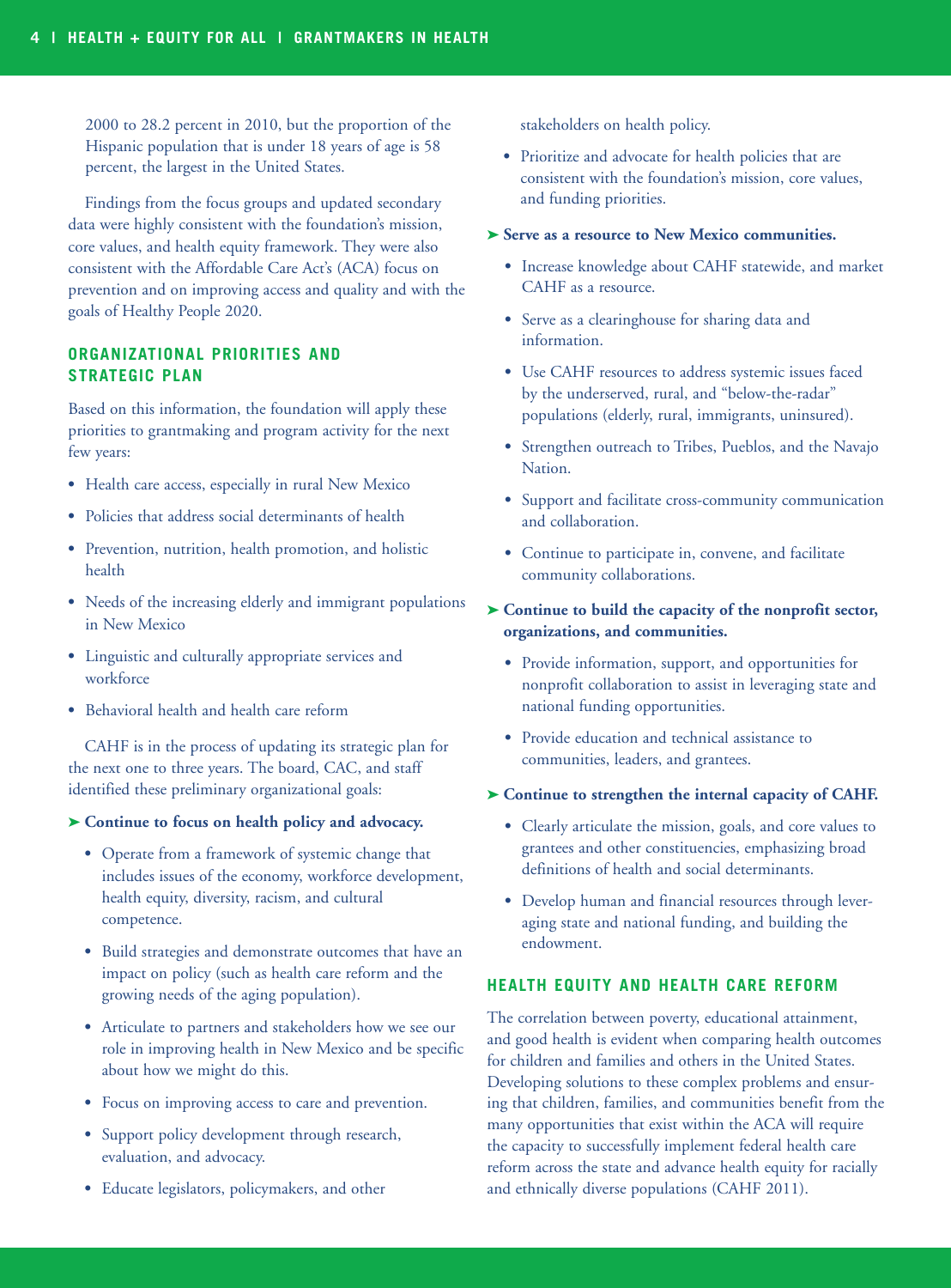Successful implementation of the ACA could directly improve the health of children and families across New Mexico and the country. The expansion of Medicaid eligibility to include all adults up to 133 percent of the federal poverty level, and the establishment of a health insurance exchange will increase access to affordable, high-quality health coverage for those who are currently uninsured. The emphasis on accountability for quality and effectiveness could result in a health care system that is responsive to the needs of children and families, eliminates health disparities, and promotes health equity. The new law also provides many opportunities to develop and implement health promotion, prevention, and wellness programs.

In order to promote health equity and support health care reform, CAHF engaged multisector participation through an advisory network charged with developing a comprehensive plan for implementing health care reform in New Mexico (with funding support from the W.K. Kellogg Foundation). CAHF also applied for support through the Grantmakers In Health State Grant Writing Assistance Fund, designed to offer grant writing assistance support to state government agencies to implement the ACA. As a result, the New Mexico Human Services Department was awarded \$34,279,483 for a Level One Establishment grant to develop and establish a health insurance exchange over the next 12 months. A Level Two Establishment grant application will be submitted in March 2012.

#### **SUMMARY AND RECOMMENDATIONS**

Philanthropy, regardless of size or assets, can promote health and equity for all through a number of strategies and recommendations:

- **•** Define health broadly to include components of environmental, psychological, emotional, behavioral, oral, social, economic, and spiritual health and well-being.
- **•** Focus on the needs of the uninsured and the medically underserved.
- **•** Respect and respond to the values and experiences of all peoples and communities.
- **•** Make grants that promote systemic change and are outcome-oriented.
- **•** Evaluate and report outcomes of grantmaking activities.
- **•** Work to reduce health disparities by promoting greater access to health care and improved quality of health care (with a special emphasis on people of color, and rural and tribal communities) in order to protect the rights of all to adequate health care.
- **•** Engage communities in meaningful dialogue and problem solving. Involve local and indigenous communities in decisionmaking by appointing and electing members of these communities to policymaking and advisory positions.
- **•** Engage multiple sectors in promoting health equity.
- **•** Engage all communities in health care needs assessments and evaluation.
- **•** Support community self-definition and self-determination to strengthen and develop local community health infrastructure and institutions.
- **•** Make grants to build the capacity of nonprofits to accomplish their health missions.
- **•** Support the identification, preservation, and communication of traditional practices that maintain, foster, and improve health status.
- **•** Search for new solutions to old problems.
- **•** Support programs that provide analysis of health data and health policy issues/programs.
- **•** Encourage consumer participation in health policy formation and advocate health policy positions that foster health equity.

CAHF is one example of health equity in action and how philanthropy can help move the nation's health agenda forward. Assets go beyond the dollars used for grantmaking. We also serve as a convener and a catalyst for positive, systemic change. Health equity is not simply a strategy; it is a requirement in order to improve health in our state and nation. As the saying goes, it's not how big you are; it's what you do with it.